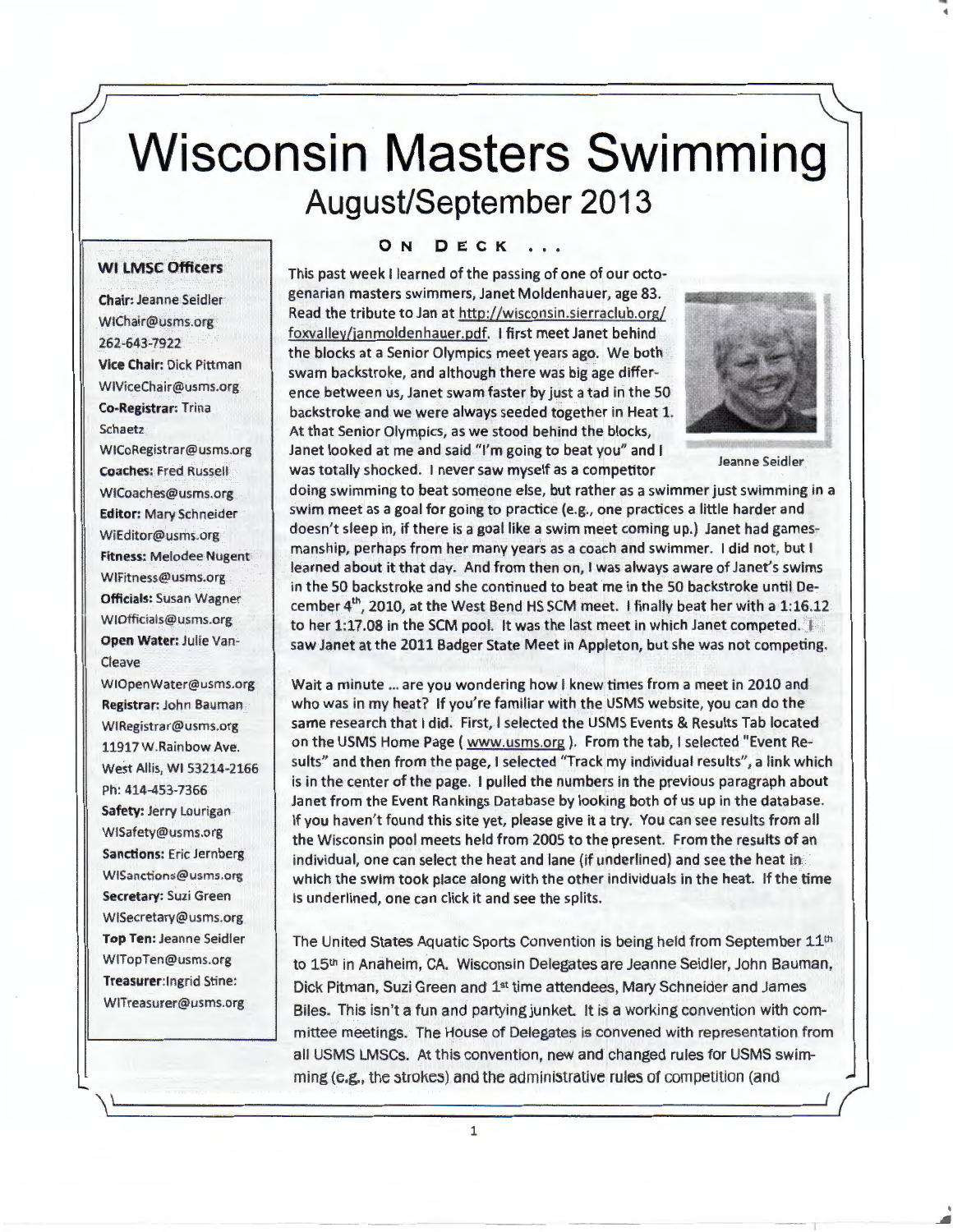legislative rules) on are brought up from committees and voted upon by the House of Delegates.

USAS (U.S. Aquatic Sports) is an umbrella organization composed of one representative each from USA Swimming, USA Diving, USA Water Polo, USA Synchro and U.S. Masters Swimming. The purpose of USAS is to represent all the United States swimming disciplines as one voice to FINA. At the convention, each USA-group and USMS split into their own sessions but meet up on Saturday night, after all the business of each is finished, for dinner and awards presentations from each group. Approximately 2400 people attend, of which 350 are USMS members.

WMSC Annual Meeting (Sept 21<sup>st</sup>) ... Did you know that every LMSC is required to hold an Annual Meeting? The Wisconsin Masters Swim Committee, INC., will hold the Annual Meeting on Saturday, September 21<sup>st</sup> at noon in a meeting room at the YMCA at Pabst Farms, Oconomowoc. The preliminary agenda for the meeting is posted on the www.swim -wimasters.org website. Every Wisconsin USMS member is welcome to attend the Annual Meeting. All attendees have the right to vote on any proposal at the meeting. If you are planning to attend, please e-mail Jeanne Seidler to notify her of your intent, as we need to give a count of attendees to the YMCA for room setup purposes. The Annual Meeting will always be held on the Saturday following the weekend of the USAS Convention.

Wisconsin Senior Olympics (Sept  $14^{\text{th}}$ ) … Registration will close on August  $16^{\text{th}}$  for this meet. This is the one pool swimming competition opportunity that you can encourage a friend to enter and USMS membership is not required. The pool meet has novice events just for the swimmer who does not compete regularly. The meet is recognized by USMS and it is run by USMS rules with qualified officials. All the times from the masters' events are reported to USMS for USMS members and the places are entries into the National Senior Games qualifying database. The novice swims are not qualifying events for the National Senior Games. Please think about attending this event and encouraging your friends also to enter. The cost of entry is the fee charged by Senior Olympics to enter the sport. This meet is important because of the novice events, as it presents that opportunity for your friends to swim with you and enjoy what all other masters' swimmers enjoy in the camaraderie at a swim meet. New WMAC members often are a result of the "bring a friend" experience.

Summer LCM Meet (June 23rd, 2013) ... This LCM meet was attended by 91 swimmers. That is a great turnout, and I hope we can have an even larger turnout next summer. We are lucky to have a date at all in a long course pool, because there are few long course pools in Wisconsin and because all are booked for USA meets beginning in May and all the way through to early August. Your support of Wisconsin Masters by attending these meets is really important so that we can continue to have local meets in quality pools. This is true for all local meets. At our LCM meet, there were many new records and a lot of relay participation. It was a long day, with a mix of sprints, middle distance and distance plus relays.

Have you read the Editor's Notes forward in the current issue of Swimmer magazine? Please read it as it is all about WMAC's Esmeralda Perez, a member of the swimming Schneider-Perez family and the youngest member of WMAC. Esmeralda had the exciting opportunity to swim a relay with Jason Lezak at the USMS Spring Nationals in Indy while 54 of her fellow WMAC swimmers watched and cheered. Actually, the whole aquatic center rocked with cheers for everyone in the relay. Yes, it was that Jason Lezak, the Olympian. He swam the anchor leg and brought home the dramatic finish to the 2008 Men's 400 free relay by splitting a 47.xx and beating France's best 100 freestyle swimmer to win that  $8<sup>th</sup>$  gold medal for Michael Phelps. In the issue, there are pictures of Esmeralda's relay and of Esmeralda with Jason. Esmeralda has that great Wisconsin smile in all the pictures. Esmeralda is also a member of SWAT, a USA Swimming age group team on the south side of Milwaukee. She will be swimming at Carthage College this coming season as a freshman.

Last, but not least, Christina Wright, a WMAC member who swims with the Schroeder workout group is completing a graduate program at Marquette to receive a certificate in digital storytelling. She had the camera at the SCY and LCM State Champs and has been interviewing WMAC swimmers to create a digital story of masters swimming as her graduate project. Her first video in the series is "What is Masters' Swimming" at https://vimeo.com/70650723 and her second video is "Why Should You Join a Masters' Team" at https://vimeo.com/70892390 and more will be posted soon. Christina is doing a great job with these videos.

See you at the pool and at the WMAC events ... Jeanne Seidler, LMSC Chair 2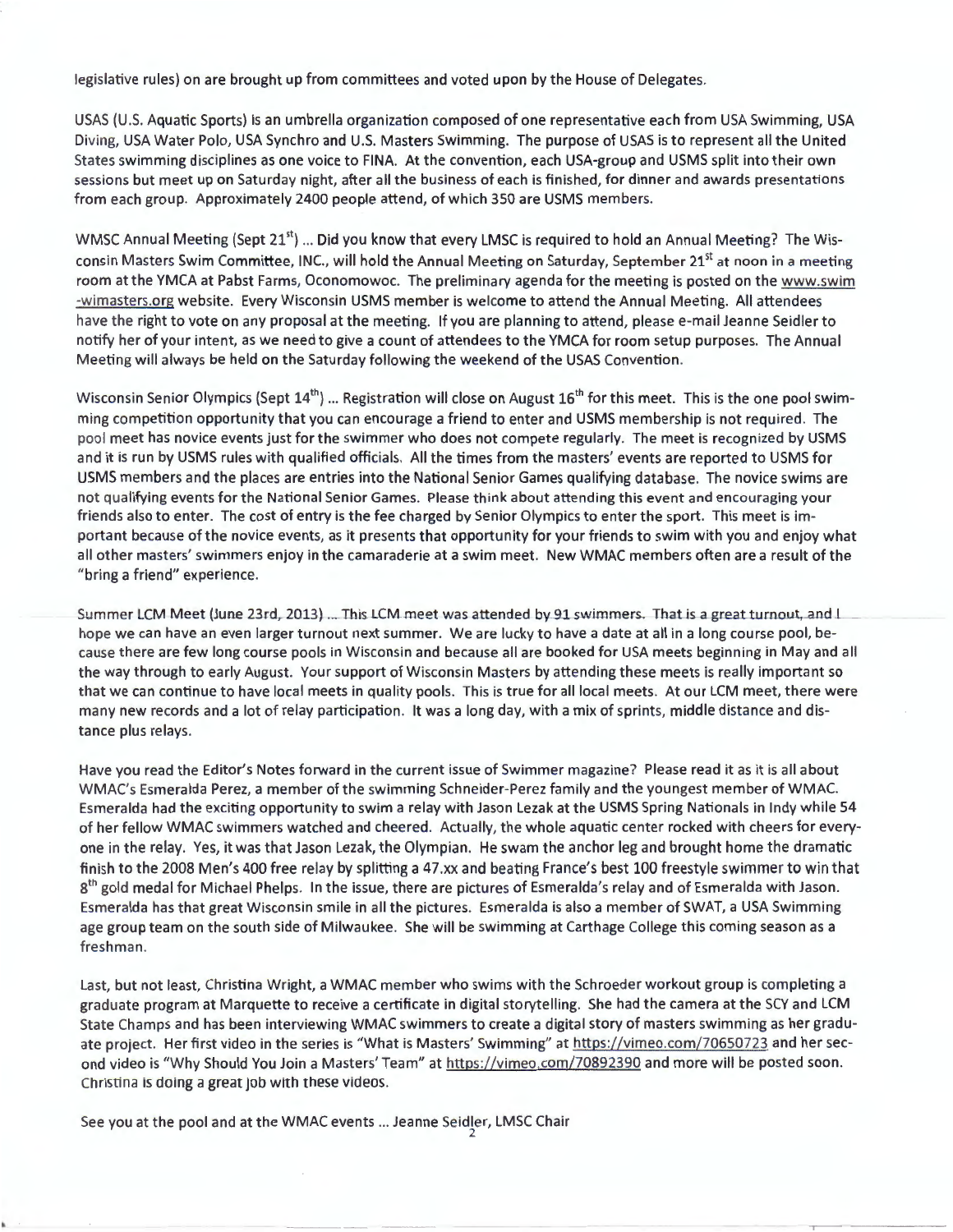# The Ying & Yang of Swimming

#### by Dick Pitman, Masters coach in Madison

It seems so intuitive that swimming should be simple. It's just a matter of moving the arms through the water and eventually you get where you want to go. Stay on top of the water so you don't sink. Try to breathe when you need to.

As we know, however, swimming well is very complicated. One of my favorite personal sayings is this: All I know about physics I learned from swimming.

I coach more than I swim right now. I get quite a thrill out of it, because I know I make a big difference in how a person moves through the water. This morning I was watching one of my women swimming down the lane. I noticed that she wasn't rotating her hips much, if at all. I stopped her when she finished that lap and advised her to rotate her hips more. By rotating she

could lengthen her stroke, and thereby take fewer strokes. Besides, by rotating the hips you produce power. You provide some thrust into the hand going forward. I heard Milt Nelms, a well-known coach and technique guru, say at a Swim Clinic: "Rhythm is power. All animals have rhythm." Think of the cheetah, the dolphin. When you watch any animal in action you see

rhythm and power. One way I explain this technique is to "roll into the stroke, roll out of the stroke." Sometimes mnemonic phrases can be a great aid when you're trying to fix something.

So, when my gal swam her next length, she smiled and said, "I cut four strokes off. . .and I was faster!" And, she added, "It felt much better!" As she left, I said, "Congratulations on your Breakthrough!" She smiled. She'll be excited to come to the next practice. I thought, "Gee, that was an easy fix."

Request to Support Swim for Freedom

Swim4Freedom swim is Aug 4. Here is the entry form http://www.swim4freedom.org/pdf/

SwimLG EntryForm.pdf. Even if you haven't been training much a relay is a great option and a lot of fun. For those of you not participating - please consider donating to help support our Special Forces personnel and their families. Here is the direct link to our fundraising page http://www.firstgiving.com/fundraiser/steele-whowell/ swim4freedom2013 -Steele Whowell

Editor's Note: A relay of WMAC swimmers KariAnn Prahl, Ashley Cooper, and Christine Erickson will be participating in this event. It would be wonderful to show our support for them.

#### Kudos

http://www.htrnews.com/videonetwork/2472637815001 Way to go Janet! Taught private swim lessons to 92 yr old blind lady -Dick Pitman

## Survey Input Requested

Swim drills are a basic and essential part of swimming. We all need them, but how often do we do them? For the next newsletter, I'd like you to think about your favorite drill, the purpose of it, and why you like it. Conversely, if you have a drill you hate to do, why do you dislike it, and why is it so hard to do. Feel free to send any comments you have to WIEditor@usms.org. I will consolidate those into a column in the next newsletter.

## Elmbrook Masters Lake Swim

On July 13, Julie Van Cleave hosted a lake swim for the Elm brook Masters. Twelve brave souls set out across the lake for a round trip swim of about a mile-and-a half, escorted by a kayak and a pontoon boat. It was a beautiful sunny morning, with a perfect water temperature. Afterwards, everyone refreshed themselves at a Hawaiian themed luau party.

 $\overline{\phantom{a}}$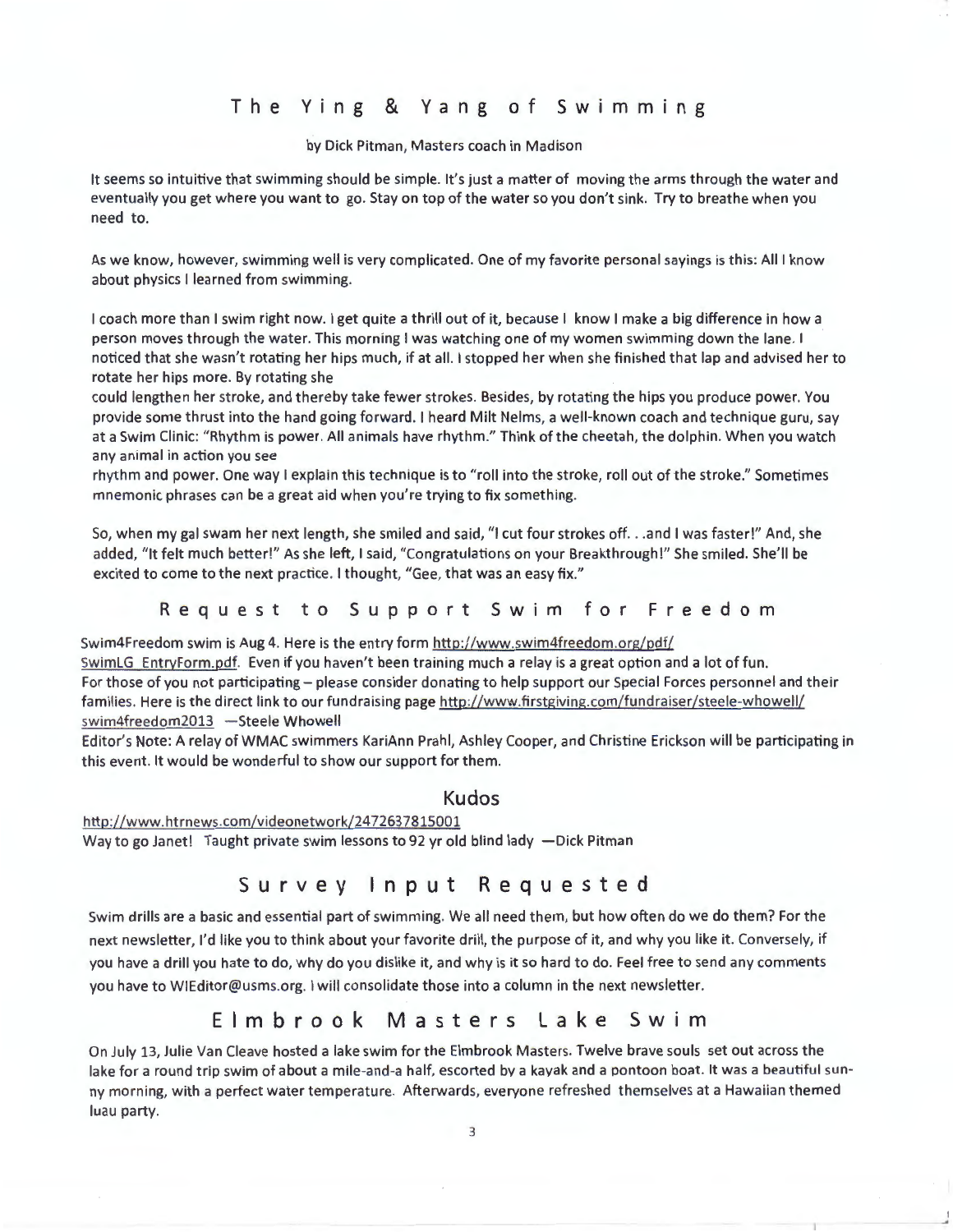## **Post Nationals Swim Party**

On June 16, a post Nationals celebration party was held at the home of Dave Severance, welcomed by the 4th place banner on the front lawn. A group of nationals swimmers gathered on the back patio to create their own pizzas, which Dave baked in his new wood fired pizza oven. There were quite a number of creatively topped pizzas to be shared, while reminiscing about the team's individual and relay swims. It was a wonderful afternoon, and talk turned to next year's nationals to be held May 1-4 in warm, sunny, Santa Clara, CA.



Linda Fitzgerald, Debbie Katzman, Jen May

## **Wisconsin Senior Olympics**

The registration deadline for the Wisconsin Senior Olympics is August 16. After that the fee increases. To register, go to their website, http://www.wiseniorolympics.com/w/page.cfm?pagetitle=Registration.

## **Print or Email Newsletter**

If you are currently receiving a printed newsletter and would like to receive the emailed version instead, please contact John Bauman at W1Registrar@usms.org. The advantage is you receive the newsletter sooner, and the pictures are in color. Please include your name and email address when contacting John.

## **New WI Masters Records from WI LCM State Meet**

Individual

Men 80-84 100 BACK:2:03 .89 John Bauman

Women's Relays

100-119 400 LC Meter Freestyle 5:24.76 Crystal Toll, Sonja Johansson, Carly Meuer, Sarah Milia

120-159 200 LC Meter Freestyle 2:46.59 Crystal Toll, Renee Scherck-Meyer, Kimberly Gebauer, Sonja Johansson

160-199 400 LC Meter Medley 6:10.42 Linda Fitzgerald, Karen Kimple, Debbie Katzman, Sarah Milia

200-239 800 LC Meter Freestyle 12:34.15 Laurie Alioto, Patricia Hagen, Denise Connors, Kelly Boettcher

Men's Relays 72-99 200 LC Meter Freestyle 1:45.79 Conner Andrews, Philip Davies, Tom Merryfield, Dan Heraly

Women 55-59 50 BREAST :39.41 Melinda Mann

Men's Relays 72-99 800 LC Meter Free style 9:41.59 Conner Andrews, Philip Davies, Tom Merryfield, Dan Heraly

120-159 400 LC Meter M edley 5:12.62 Tom Merryfield, Thomas Bird, Conner Andrews, Dan Heraly

160-199 800 LC Meter Freestyle 9:30.77 Zach Newcomer, Mark Pfaltzgraff, David Dallmann, James Biles

240-279 200 LC Meter Medley 2:12.99 Kevin Welton, James Dannenberg, Brad Horner, Dean Fochios

120-159 400 LC Meter M edley 5:12.62 Tom Merryfield, Thomas Bird, Conner Andrews, Dan Heraly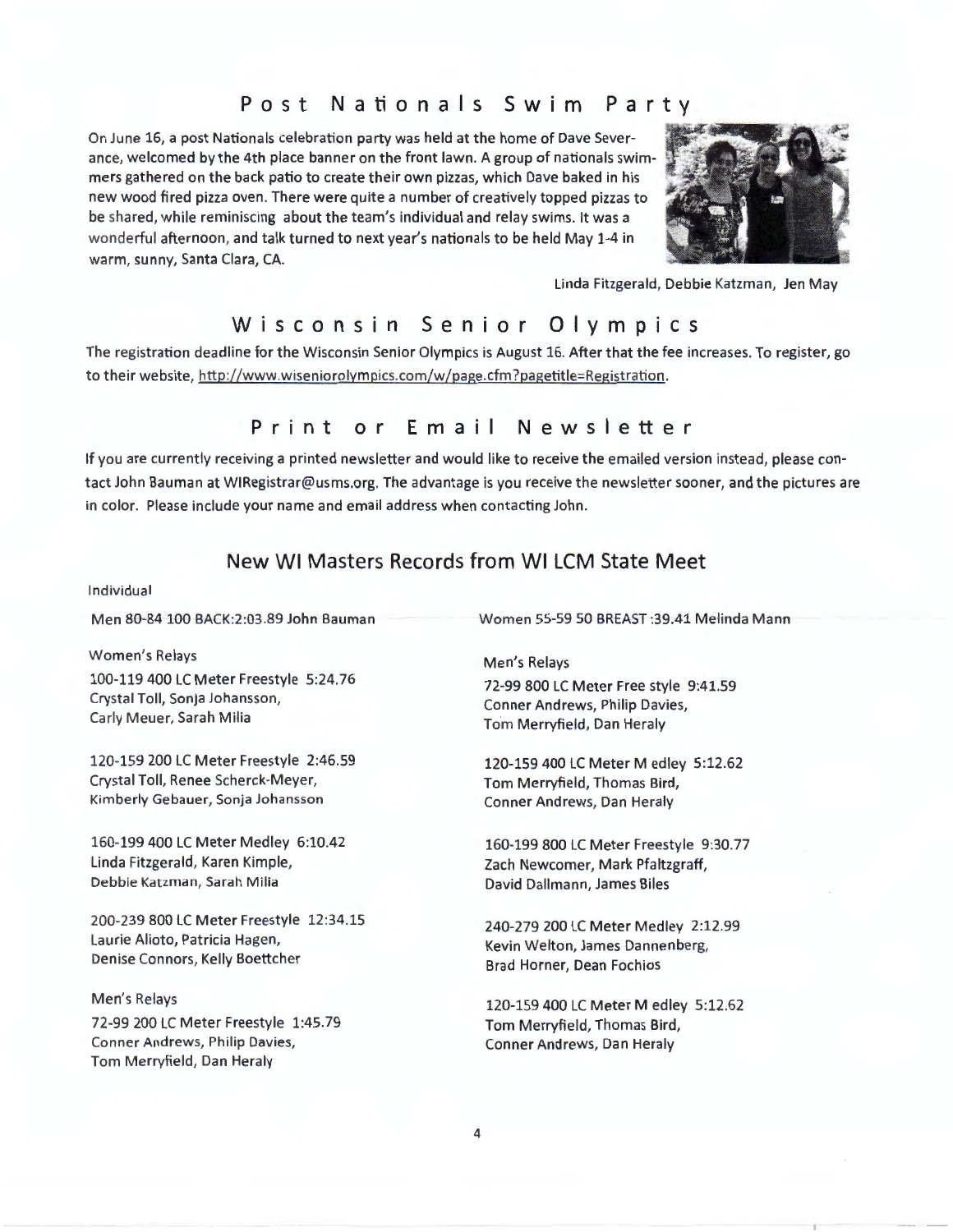#### New WI Masters Records from WI LCM State Meet (continued)

Men's Relays 160-199 800 LC Meter Freestyle 9:30.77 Zach Newcomer, Mark Pfaltzgraff, David Dallmann, James Biles 240-279 200 LC Meter Medley 2:12.99 Kevin Welton, James Dannenberg, Brad Horner, Dean Fochios 240-279 400 LC Meter Medley 4:54.77 Kevin Welton, James Dannenberg, Brad Horner, Dean Fochios 320-359 400 LC Meter Freestyle 9:16.38 Fred Salzmann, Alex MacGillis, John Bauman, Tom Michelson This relay ties the record for the event set 6/24/2012 Men 320-359 800 LC Meter Freestyle 18:58.07 Donald Jackson, Alex MacGillis, Tom Michelson, John Bauman Men's Relays Men 320-359 400 LC Meter Medley 9:05.30 John Bauman, Alex MacGillis, Donald Jackson, Tom Michelson Mixed Relays 100-119 800 LC Meter Freestyle 10:42.43 Andrew Toay, Sonja Johansson, Carly Meuer, David Pasterski 100-119 400 LC Meter Medley 5:22.09 Carly Meuer, Cassie McCauley, Andrew Toay, Mike Anderes 120-159 400 LC Meter Medley 5:10.39 Philip Davies, Mindy Seidler, Zach Newcomer, Rachel Budde 200-239 800 LC Meter Freestyle 10:48.37 Debbie Katzman, David Drury,

## **Alcatraz Swim**

Karen Kimple, David Clark

#### by David Watts

The very name Alcatraz can instill fear into many swimmers. After all, no one ever escaped the island, which was home, at different times, to Al Capone and Robert Stroud ("The Birdman"). I got roped into doing an Alcatraz swim because my son Kevin, who lives in the Bay Area, badgered me into it. There are a number of Alcatraz swim sponsors, but we went with Tri-California, and you could do just the 1.5 mile swim, or add a 7 mile run across the Golden Gate Bridge and back. Or you could do a relay. I invited my younger son, Corey, to be my relay partner and handle the 7 mile run.

Tri-California held a pre-race meeting with photos of what to sight on, and a discussion of weather and currents. There would be a strong ebb current, heading west from Alcatraz out through the Golden Gate. The current helps you along if you judge it correctly – you basically swim toward shore, and the current carries you along the shore to the finish line at Crissy Field beach.

Monday May 27<sup>th</sup> (Memorial Day) was race day. Four hundred participants boarded the ship "Hornblower" by 0700, after a shuttle ride from Crissy Field. About half were doing the swim only, the rest the swim-run. There were 16 relay teams.

By 8 AM the boat was in position off Alcatraz. Weather was a little windier than predicted, but on command, everyone started jumping into the cool gray waters ofthe Bay. When you jump, you cross a timing mat, and you start swimming when you hit the water. I felt buffeted by the waves and wind, and I don't think I was able to put two strokes together in a straight line. But eventually I could see people on Crissy Field beach, and I put my head down and swam in. I jogged across the swim finish line with a time of just under 42 minutes - or 28 minutes per mile.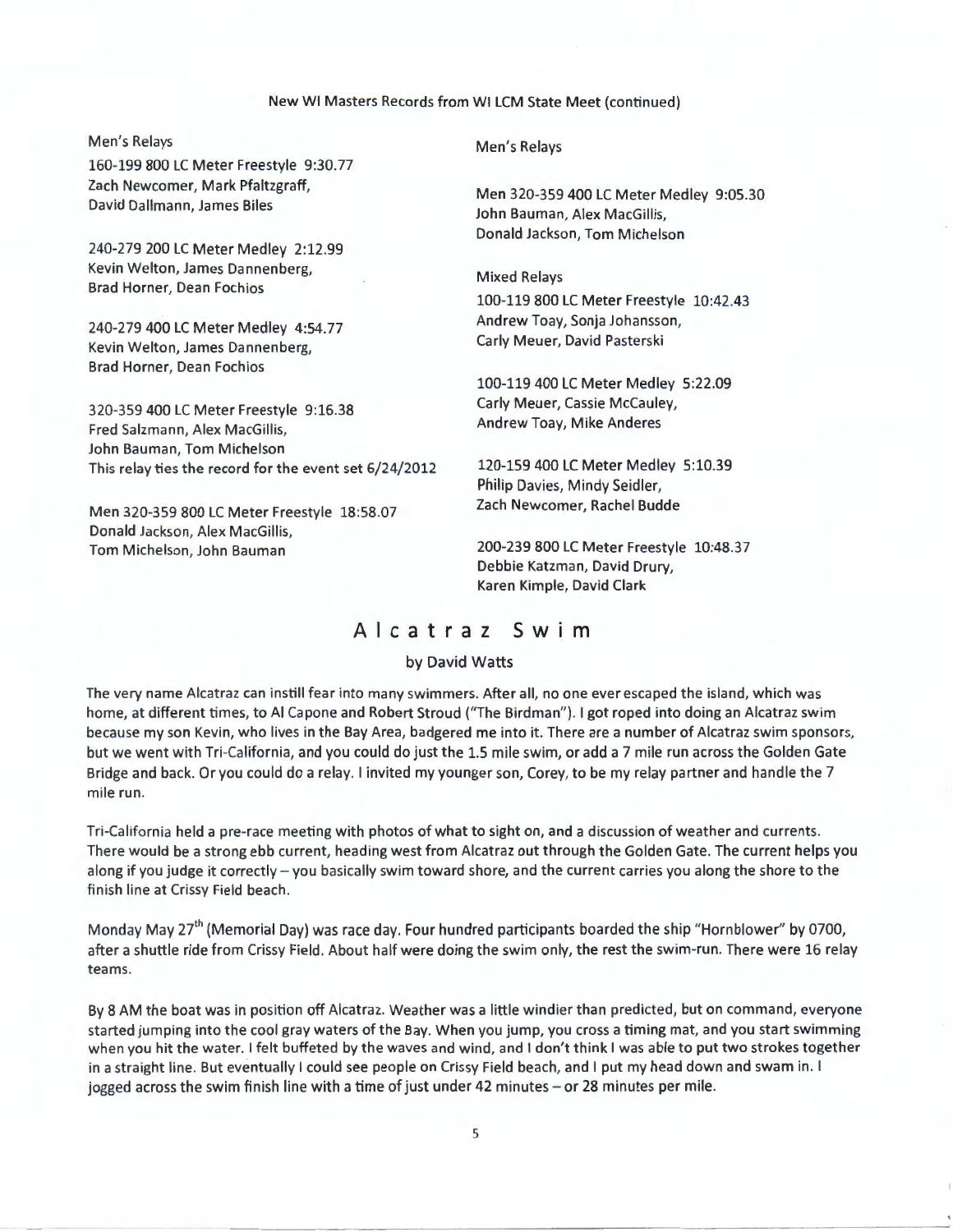I made it to the transition area, and handed off my timing chip to Corey. Although my swim time wasn't the fastest, Corey's run time was the best of the day, and our relay team took first place! Kevin had a very fine swim-run time.

Although the swim itself wasn't always enjoyable, to have done this swim, and to have participated with my boys in this iconic event, made it a great experience. I recommend Tri-California, which supported the event well from beginning to end, including a fleet of kayaks, a jet ski, and larger boats to protect the swimmers  $-$  as well as great preparation and coordination, and top-notch food and medals at the end.

Would I ever do this event again? When I came out of the water, I said **"No** way." But it was great to team up and do this as a'family, and even share top honors with my son. So if I ever do get roped into this again, I will once again try to team up with a premier runner.



# **Swimming on Your Own**

Last month I asked for input from those of you who swim alone. I had responses from several people, and have included their stories below. The common theme is motivation. I hope some of their stories will encourage you. - Mary Schneider

Saw the recent newsletter looking for comments on those of use who swim on our own. Thanks to Greg Hollub, I got into masters swimming when he was briefly at the Waukesha YMCA. He organized a team and I believe we had 14 swimmers for our first meet at Wauwatosa West. Since he left, our "team", the "Ynots", dwindled to just me.

I'll admit, if it wasn't for the meets, followed by open water swims and "Go the Distance", I wouldn't continue putting in the yards. I've increased now to averaging 7 miles a week. I also play basketball one to two times a week for what I call my cross training to avoid boredom.

I must say, thanks to Melodee Nugent for introducing me to the SwiMP3 player. My kids got it for me one Christmas for one of the best presents I ever received. What a tool for making the workouts go better. Can't imagine swimming a workout without it now.

I have a variety of workouts I make up for myself, depending on events I'm swimming, whether pool or open water swims. Variety and drills are the spice of swimming! Mixing my metaphors here. Once in a great while, someone swims with me. Doing l00's with them to push you really makes a difference. That's rare, so I'm used to swimming on my own. The positive is I can swim what I want (stroke, distance) and don't have to worry about sharing a lane. - Gus Robledo

Because I have 3 young kids and a job that requires travel/irregular hours, it has been very hard to commit to join a team and practice at a specific time each day. Having swum competitively from when I was 8 through my college years, I really miss the team camaraderie.

Fortunately, there are 2 pools on the college campus where I work (Marquette University), which are open in the morning, around lunchtime and the late-afternoon/early-evening. I also swim at Hoyt Pool in Wauwatosa in the summer. I have a few swimmer friends through work and other networks with whom I swim occasionally, if our schedules allow.

As far as staying motivated, my swimmer friends help motivate me to commit to working out. I write up my own workouts or think of them when I get to the pool. Having coached swimming years ago, I still think this is fun. When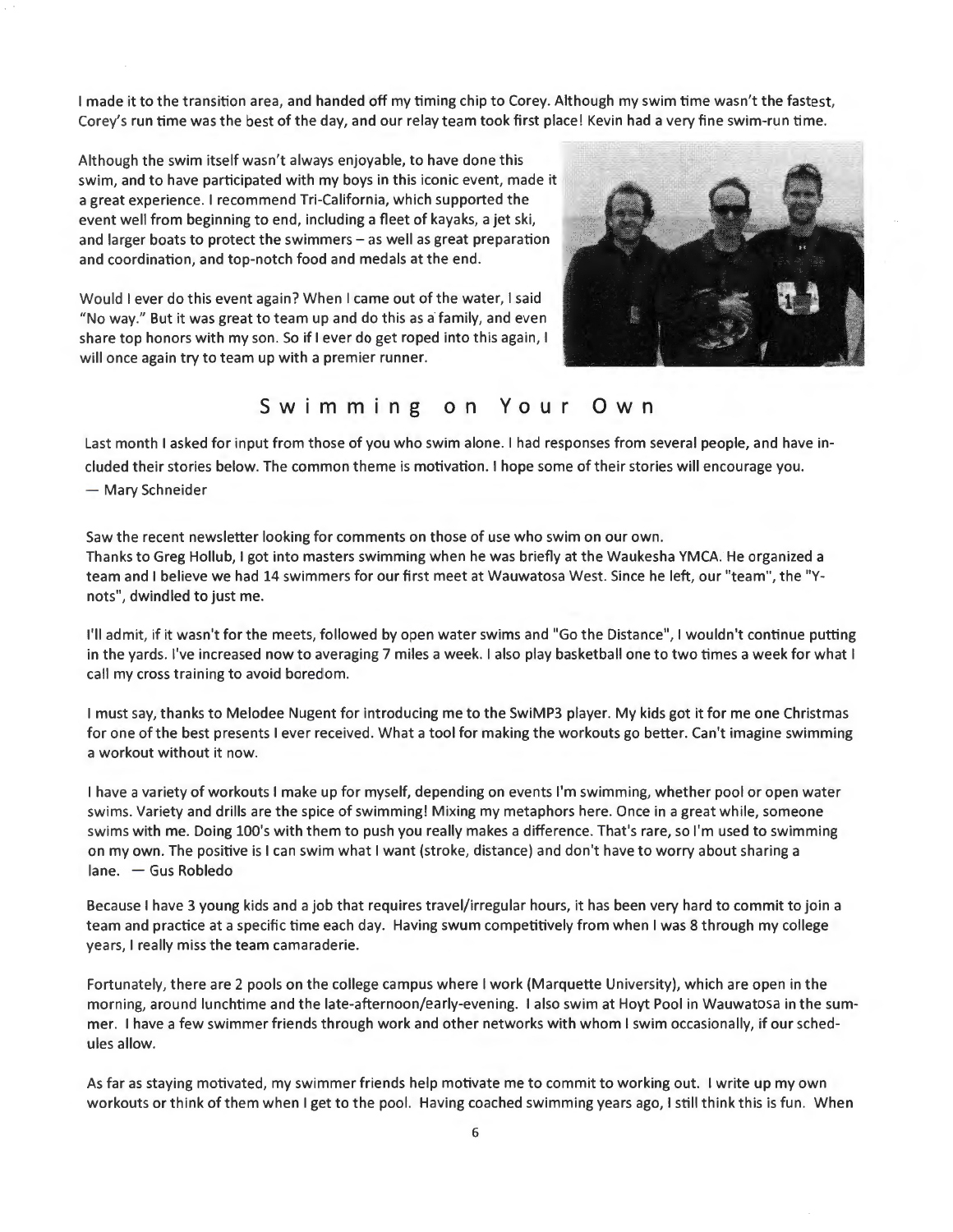I'm feeling uninspired to think of a workout, there are some websites, including USMS.org, that have workout suggestions. I also do a few competitions a year (meets and open water races) that keep me focused and motivated.

•.. l

Finally, the website dailymile.com is a social media site (like Facebook) for runners, triathletes, bikers and some swimmers. On that site, I have developed a network of workout friends, like teammates, who share their workouts and keep each other motivated.

Hope this info is helpful to my fellow Masters swimmers! Feel free to use any of these suggestions in the next newsletter. - Brian Ruark

I will take a few minutes to give you some thoughts on swimming workouts without a team. I think you are so fortunate if you are someone who has a team to workout with. Getting you motivated is one of the most positive effects but if you don't have a team, you have to find other ways to get motivated. I feel very fortunate that I have a friend emailing a workout to me. It has to be the next best thing. I look forward to the email and print it right away. I try to swim 3 days a week so I make sure I swim the workout that's sent to me, and then for the third one I repeat one or do one I picked up at Dallas or Coronado Masters when swimming with them. While I am swimming those workouts, I think of the fun times and the smiling faces of the swimmers I have met. Having others in your lane to try to keep up with or who make fun comments in between sets makes it easier to work out hard. So if I am swimming alone, I put myself back in those times. My friend is the most motivating to me though. I think of her and sometimes even talk to her while I am getting ready, and as I walk into the Y. Our Y has 2 lanes for lap swimming at all times and the water temp is good now so I try to pick a time when there are the least distractions, since it is very easy to visit with people and lose focus. Many afternoons there are only a couple people there so I often aim for that time. Swimming alone, it is easy to modify the workouts. Especially at the end, it is easy to say "that's enough". However, if I have a workout I know my friend did, I feel very motivated to do that workout. Some days when I am tired I tell myself, my firend took the time to send this so just do it. Swimming alone, you have to have a plan but also goals. If I enter a meet, I know I will work harder so I will add a 4th workout a month before a national meet.

This summer our outdoor aquatic center has added lap swimming from 4-5 pm each day. I like to golf in the summer, so this is a great time to have it. Unfortunately, since I was the only one who has come, they may end it. That's another disadvantage of swimming alone. Just thoughts. - Candy Christenson

Thought I would throw out my 2 cents worth on working out alone right now before I forget to do it! I have never had a team to work out with since I joined masters 34 years ago! Downsides on training alone: Motivation! On cold, dreary winter mornings it can be too easy to rollover in bed, turn off the alarm, and go back to sleep. No one is depending on me to give them a ride to practice; no one is depending on me to be a lane and pace mate; I haven't paid any coaching fees to anyone so I don't have to worry about "getting my money's worth"; no one will miss me if I don't show up! Workouts: I either have to write up my own, go on line and find some, or depend on someone who is on a coached team to share workouts with me. But the biggest downside is that I have no one on deck to critique me as far as stroke and turn technique is concerned in both a corrective manner as well as a complimentary manner. At Indy they taped all our swims and when looking at them I realized I really "camp out" on the wall on my flip turns something an on deck person could have pointed out to me. Also, I have been working to improve my breaststroke and in watching the breast leg on my IM I decided it really looks much better than it feels. It would be nice to be able to get feedback like that on a regular basis.

Upsides: I can alter workouts and no one will be there to make me do it right! E.G. I can use my fins on sets not designated as a fin set, adjust send off times to fit how I feel on that particular day, substitute kicking and/or pulling for a swim set, etc. I am not tied to specific workout times although up here in the north woods I am totally dependent on the community swim times available at the local high school. The nearest YMCA is a 55 min drive away (one way) and other than the HS pool there is nothing.

7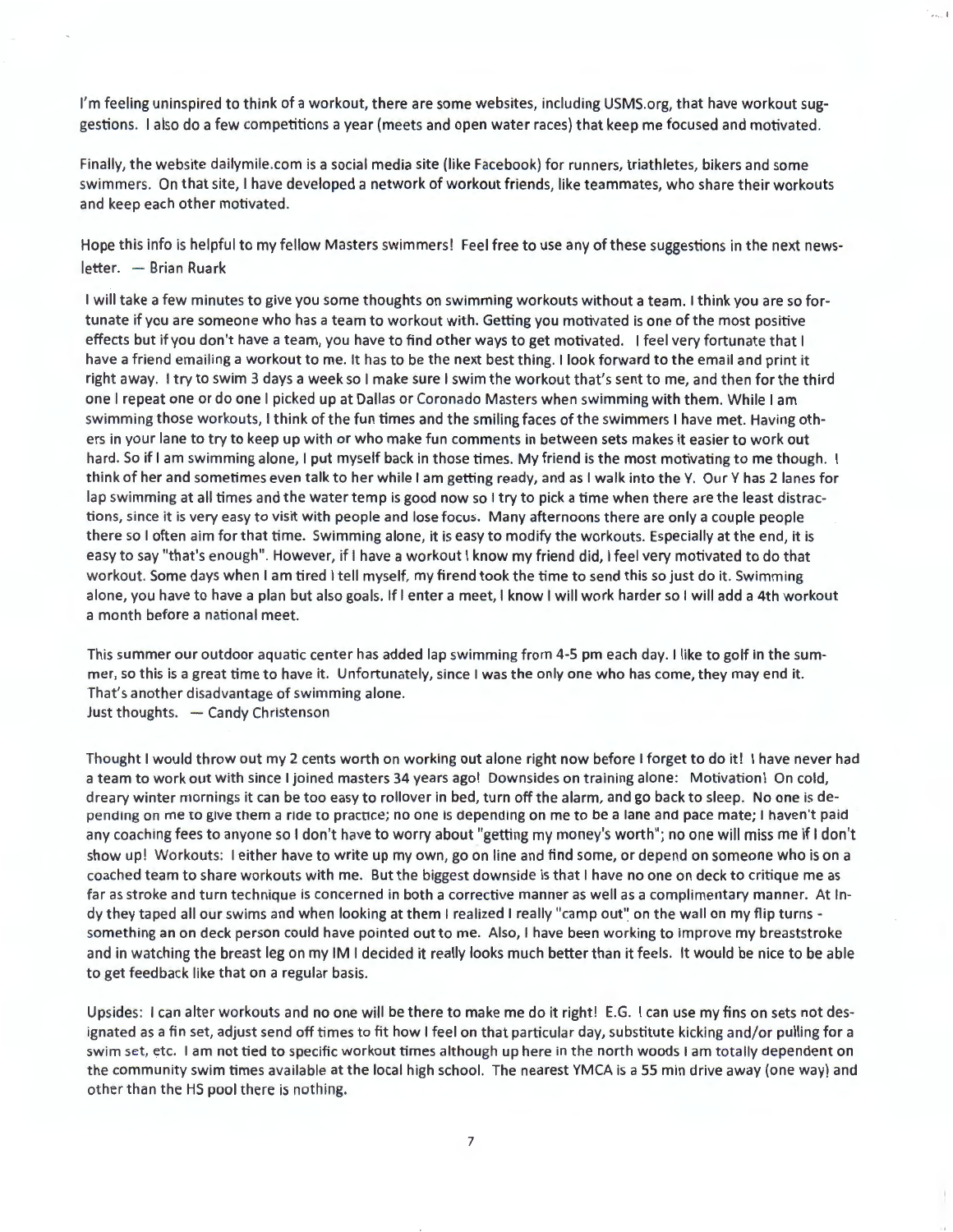My biggest battle up here in the "boonies" is that I am about the only person who uses the pool who really works out hard. I had to battle with the powers that be to get the overhead lights In the pool area turned on so I could actually see the sweep clock from the far end of the pool. There was a group so ladies who "swim" but like the atmosphere of a darkened pool environment. I still can not get them to put in lane lines and institute circle swimming. According to these same ladies the lane lines take up space where someone could be swimming. Finally this year we have a lifeguard who is willing to put in one lane line if requested to do so, and of course, I request it every time I swim. Also, we finally have a lifeguard who actually shows up, on time, every day, and does actually "guard" us. For many years we dealt with lifeguard no-shows (just what one wants to deal with after rising at 5:30 AM, driving 10 miles into town in -20 degree weather) and life guards who slept while we swam! And one final complaint, our only pool in the area (high school) closes for the entire month of July for maintenance leaving me no place to swim except in the lakes - which this year in mid June still have temps still in the high  $50's!$  -Nancy Kranpitz

Pan-Am Games

by Melinda Mann

The 2013 Masters Pan Am Games were a terrific meet! The facility was beautiful and the meet was extremely well run. Tropical Storm Andrea caused a bit if a problem on Thursday as the meet had to be stopped for over 3 hours but the meet organizers got the meet back on track as soon as the weather cleared and finished all the events for the day. The Open Water event was held at Siesta Key Beach which was voted the number one beach in the USA in 2012 The soft white sand is gorgeous and the weather was beautiful that morning. Missed seeing you there!

Results:

John Bauman: 50 Back-3rd, 100 Back-3rd, 200 Back -6th, 50 Breast-5th, 100 Breast-5th Melinda Mann: 50 Free-3rd, 50 Fly-1st, 50 Breast-1st, 100 Fly-1st, 100 Breast-3rd Elyce Dilworth: 200 Free-17th, 100 Back-15th Melodee Nugent: 3K open water-7th

Dean Fochios: 50 Free-11th, 100 Free-5th, 200 Free-6th, 50 Back-4th, 100 Back-10th





John Bauman is at the far left Melodee Nugent (article by her below)

The open water event was held on the last day of the Pan American Games. The morning was absolutely perfect for an open water swim. The course was on beautiful Siesta Key Beach on the Gulf of Mexico. New to me was fingernail and toenail checks at registration for the swimmers for safety reasons. For me, it was not an issue, but for women who had acrylic nails, they spent a lot of time trying to trim those down!

The event had 104 swimmers for the lK and 296 swimmers for the 3K. There were 8 different heats for the beach start (it started with <50 males lk, >50 males lk, <50 women lk, etc.). It was a 3 loop course for the 3K with a beach start. The water was in the mid 80s and slightly wavy. I was 7th place in my age group of 21 swimmers with a time of 49:28. There was lunch after the swim followed by awards.

I was very impressed at how well this event was organized and how the community welcomed all of the swimmers. I met a nice group of swimmers from the Florida Aquatic Combined Team (FACT).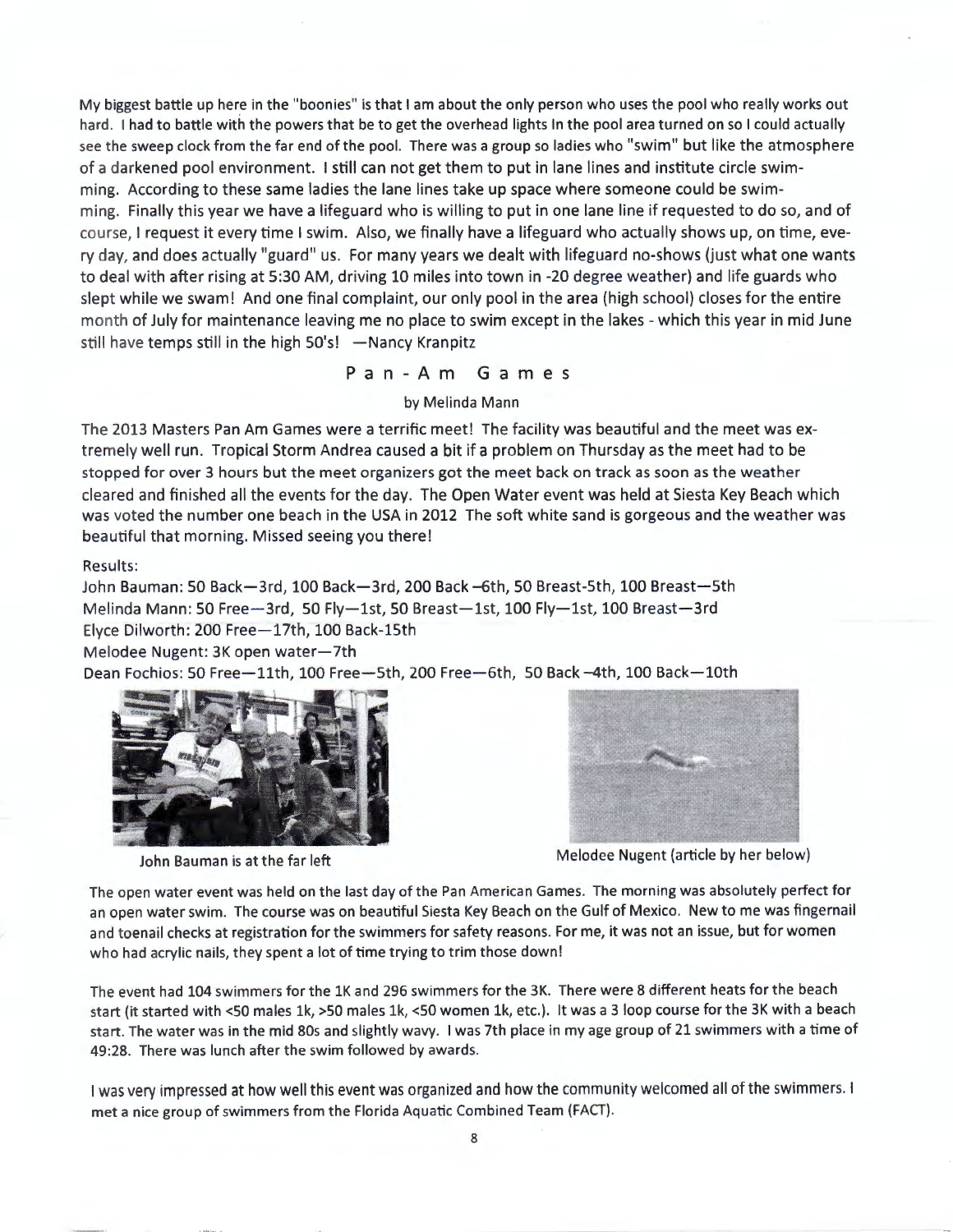## Key West Open Water Swim

#### by Melodee Nugent

The Swim Around Key West was a 12.5 mile swim around the island. The swim started on the Atlantic side and continued around to the Gulf of Mexico and back. I enjoyed the Gulf side more, since the water was clearer and not as choppy. The storms earlier in the week helped cool off the water to low 80s on the Atlantic side, which helped during the 90+ degree day we had (the Gulf side was much warmer). From what I heard, we had excellent conditions compared to the year before. There were competitors from 22 different states and one swimmer from Canada. Compared to other races, they did not provide a swim cap, so I proudly wore the green and gold Green Bay Packer swim cap.

There were 2 waves of swimming. The first wave left earlier so they could catch the start of the swim with less waves and they were excluded from the final results for awards because they had an advantage. The second wave of swimmers left half an hour later. The first place swimmer was a 21 year-old male from Alaska with a time of 4 hours and 12 minutes. I was 8th place overall of the 61 solo swimmers with 4 hours and 55 minutes (4th place woman and 1st place woman Master Swimmer (40+)). There was another Wisconsin swimmer, Pauline Crane, from Madison. She came in 55th place with a time of 7:05. My escort, Deb, was experienced with the course and was pleased to have another swimmer that was a "winner". I totally depended on her as my eyes and ears of what was going on. There was an 8 hour time limit for the swim with a couple swimmers coming in after that. There were also 2-person and 3-person relays too. Didn't see too much in marine life and luckily no sharks or jellyfish.

When I was looking into the swim around Key West, I noticed there were 2 events with the same distance two weeks apart. I chose the event with more experience (37th year) and the one that was earlier because I was thinking of how much warmer it could be two weeks later. When I asked about the difference between the events, the director of my swim, Bill Welzien, mentioned that there were similar, however, all finishers would receive a nice silver pedant for all finishers for his event. I was sold! It is a beautiful pendant that I wear on a necklace.

#### Minocqua Island Swim Challenge

#### by Nancy Kranpitz

June 23, 2012: I'm in my kayak on lake Minocqua as part of the safety patrol for the inaugural Minocqua Island Swim Challenge-a one mile out and back open water swim. I should be swimming this, I tell myself, yet I am a pool swimmer at heart and open water kind of scares me, especially weedy open water swims. When I hear after the swim from fellow WMAC swimmers Charlie Lonsdorf and Rob Meyer "no weeds", I vow to do the swim in 2013 : May 1, 2013 : There is still 2 feet of ice on Lake Minocqua and the Island Swim Challenge is just 7 weeks away. June 1: While the ice has been gone for a few weeks the water temperature hovers in the S0's. I have no wetsuit, so I e-mail the safety coordinator, Laura, saying because I have no wetsuit I won't be able to swim the Challenge, but will again be a part of the safety patrol. Her response, "Use my wetsuit! I'll be too busy that day to swim." So, on June 23, with no excuses and in Laura's wetsuit, I step into the now 65 degree waters of Lake Minocqua.

---

The 90 swimmers were started in 3 waves with us "oldies" (age 60 and over) in the 3rd wave. I've never swum in a wetsuit before, and Laura's is a full body, ankle to wrist, wetsuit. By the 1/4 mile mark I'm puzzled as to why my shoulders are feeling a bit fatigued already. But even when dry this wetsuit is heavy, so maybe that explains my early fatigue. It is very buoyant, so much so that it is difficult to comfortably lift my head and spot the buoys. The water is clean, but dark! I can't see the bottom. I also can't see any weeds, so that is a plus! My stroke feels "off", and a couple of times I flip onto my back just for a change of pace. This is not the "take it easy" "relaxed" swim I had hoped to have. I have no idea how fast (slow?) I am swimming, but by the time I reach the turnaround buoy I have caught up to some of the 2nd wave swimmers. And with the wind and waves blowing water into my face on the way out I am now benefitting from not having to deal with those